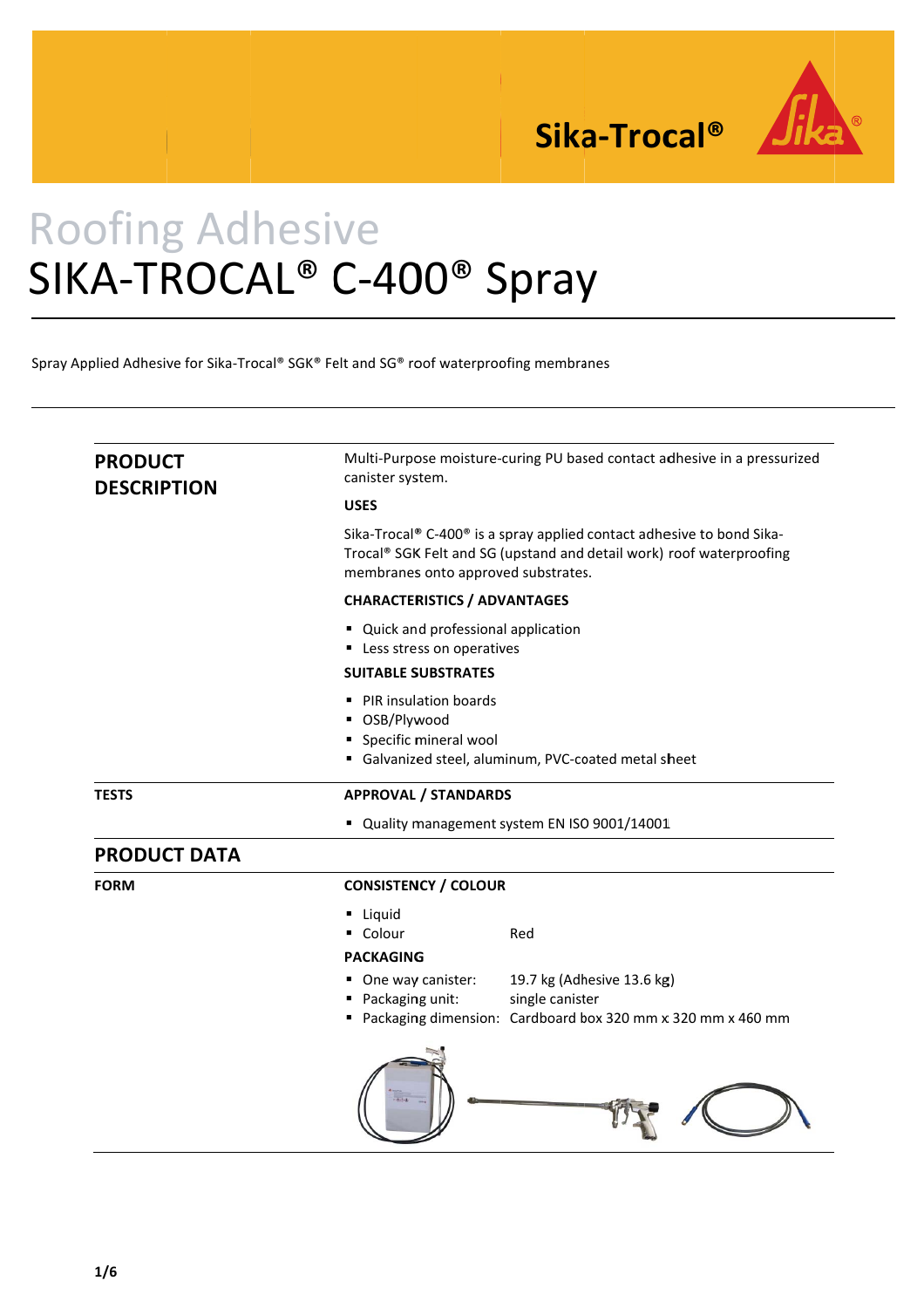# **STORAGE STORAGE CONDITIONS**

Store in dry conditions at temperatures between +5°C to +25°C

#### **SHELF‐LIFE**

12 months from date of production if stored properly in original, unopened and undamaged sealed container. Expiry date on container. The adhesive will have a limited lift once the container is opened.

**TECHNICAL DATA CHEMICAL BASIS**

Moisture‐curing PU based contact adhesive.

# **APPLICATION GUIDANCE TIME**

| Temperature     | Open Time $T_{gel}$ |
|-----------------|---------------------|
| $+30^{\circ}$ C | 10 minutes          |
| $+20^{\circ}$ C | 20 minutes          |
| $+10^{\circ}$ C | 30 minutes          |
| $+5^{\circ}$ C. | 40 minutes          |

These times may vary due to application conditions.

# **SYSTEM INFORMATION**

**APPLICATION DETAILS CONSUMPTION**

Consumption depends on the roughness and absorbency of the substrate and ranges approx. from  $150g/m^2 - 200 g/m^2$  on closed substrates to 400  $g/m^2$  on very absorbent substrates. One single canister can cover approx. 80-100 m<sup>2</sup>.

# **SUBSTRATE QUALITY**

The substrate must offer sufficient strength and adhesion to resist the forces generated by wind suction.

# **SUBSTRATE PREPARATION**

The substrate must be resistant to solvent, firm, clean, dry and free of oil and grease. Sheet metal must be cleaned with L100 Cleaner before adhesive is applied.

#### **COMPATIBILITY**

Shall not be used on substrates:

- **EPS/XPS insulation boards**
- Copper plate
- **Bituminous substrates**
- Waterproofing membranes (thermoplastics/elastomers)

## **INSTALLATION INSTRUCTIONS APPLICATION GUIDLINE**

Based on the valid installation instructions of the relevant roof waterproofing membrane.

### **SIKA‐TROCAL® SGK® FELT BACKED MEMBRANE (WET BONDING)**

**Sika‐Trocal C‐400 PDS V1**

**FEB 2017**

**SIKA LIMITED Head Office ∙ Watchmead ∙ Welwyn Garden City Hertfordshire ∙ AL7 1BQ ∙ United Kingdom Phone: +44 1 707 394444 ∙ Fax: +44 1 707 329129 ∙ www.sika.co.uk**

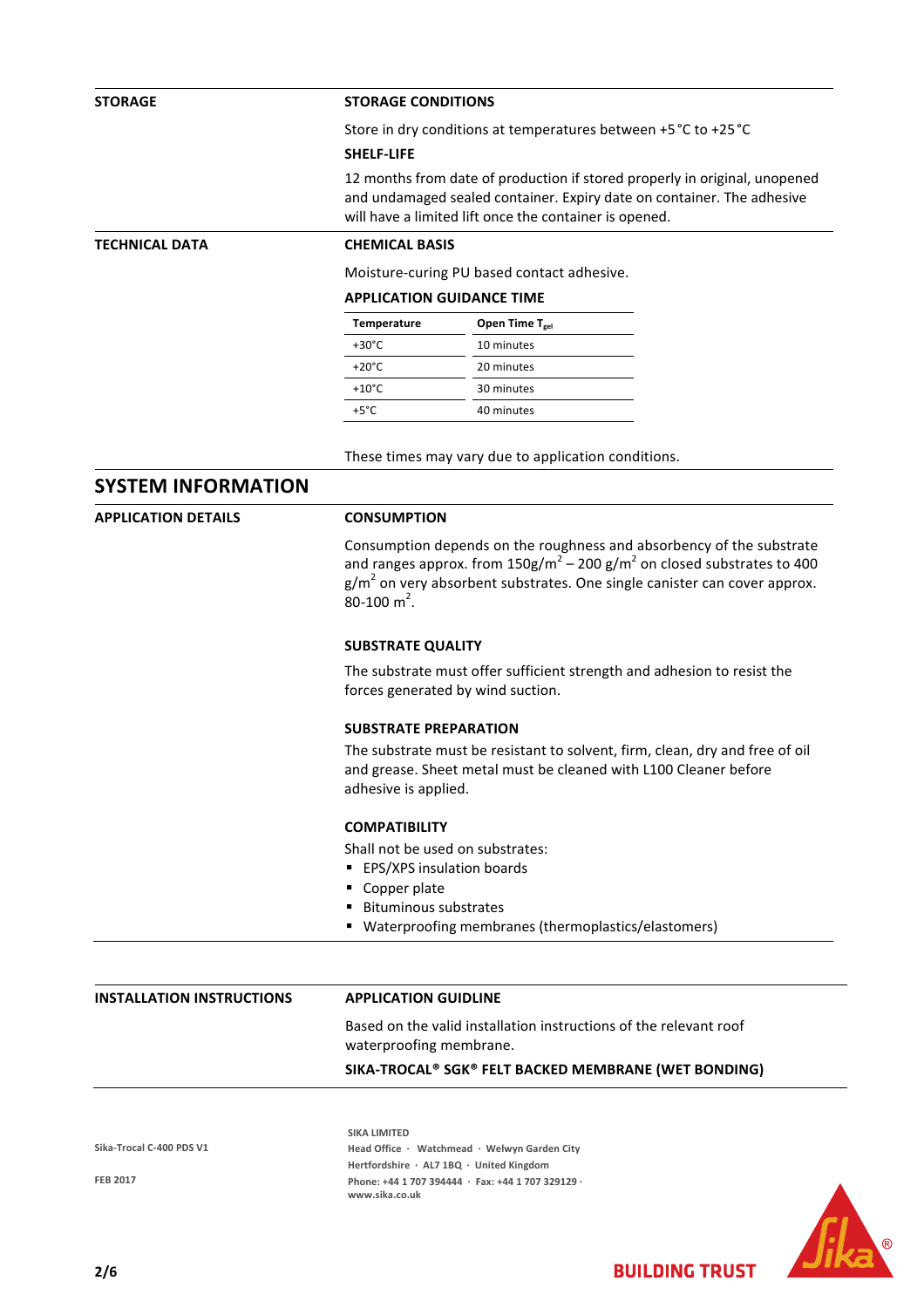|                           | Apply on coat of Sika-Trocal <sup>®</sup> C-400 <sup>®</sup> Spray (approx. 100 g/m <sup>2</sup> )<br>1.<br>directly to the substrate as a priming coat. Allow the Sika-Trocal® C-<br>400 Spray to dry completely. Apply two coats of adhesive on<br>absorbent substrates. Prime only that area of the roofing where<br>membrane will laid out on the same day.<br>Lay out Sika-Trocal® SGK® Felt or Sika-Trocal®, align and fold back to<br>2.<br>approximately half its length.<br>Apply a second coat of Sika-Trocal®C-400 Spray (approx. 100 $g/m^2$ )<br>3.<br>evenly to the underside of the membrane, there should be an<br>approximately 50mm spray overlap.<br>The Sika-Trocal® SGK® Felt is laid directly on substrate adhesive and<br>4.<br>press down using a heavy roller (approx. 50 kg).<br>Fold back the second half and repeat as above.<br>5.<br>SIKA-TROCAL® SG® BARE BACKED MEMBRANE FOR UPSTANDS & DETAIL |
|---------------------------|--------------------------------------------------------------------------------------------------------------------------------------------------------------------------------------------------------------------------------------------------------------------------------------------------------------------------------------------------------------------------------------------------------------------------------------------------------------------------------------------------------------------------------------------------------------------------------------------------------------------------------------------------------------------------------------------------------------------------------------------------------------------------------------------------------------------------------------------------------------------------------------------------------------------------------|
|                           | <b>WORK (CONTACT BONDING)</b>                                                                                                                                                                                                                                                                                                                                                                                                                                                                                                                                                                                                                                                                                                                                                                                                                                                                                                  |
|                           | 1. Apply an even coat of Sika-Trocal® C-400® Spray (approx. 100 g/m2)<br>directly to the substrate as a priming Coat. There should be an<br>approximately 50mm spray overlap. Allow the Sika-Trocal® C-400®<br>Spray to dry completely. Apply two coats of adhesive as a priming<br>coat on absorbent substrates. Prime only the area of the roof where<br>membrane will be installed on the same day.                                                                                                                                                                                                                                                                                                                                                                                                                                                                                                                         |
|                           | Lay out the Sika-Trocal® SG® membrane, align and fold back to<br>2.<br>approximately half its length.                                                                                                                                                                                                                                                                                                                                                                                                                                                                                                                                                                                                                                                                                                                                                                                                                          |
|                           | Apply Sika-Trocal® C-400® Spray (approx. 100g/m <sup>2</sup> ) evenly on the<br>3.<br>underside of the membrane with an approximate 50mm spray<br>overlap. Once the adhesive has been allowed to evaporate<br>sufficiently (gloved finger test), install the sheet. The time to be<br>allowed for evaporation depends on the temperature, air, humidity,<br>condition of the substrate and quantity of adhesive.                                                                                                                                                                                                                                                                                                                                                                                                                                                                                                               |
|                           | Important note:                                                                                                                                                                                                                                                                                                                                                                                                                                                                                                                                                                                                                                                                                                                                                                                                                                                                                                                |
|                           | Welding overlap section needs to be protected during spray application.<br>Use L100 Cleaner to remove adhesive residues on the roof membrane.                                                                                                                                                                                                                                                                                                                                                                                                                                                                                                                                                                                                                                                                                                                                                                                  |
| <b>APPLICATION METHOD</b> | <b>GENERAL INFORMATION</b>                                                                                                                                                                                                                                                                                                                                                                                                                                                                                                                                                                                                                                                                                                                                                                                                                                                                                                     |
|                           | Based on the valid installation instructions of the relevant roof<br>waterproofing membrane.                                                                                                                                                                                                                                                                                                                                                                                                                                                                                                                                                                                                                                                                                                                                                                                                                                   |
|                           | The canister and gun will remain usable for 2 weeks after opening. If you do<br>not intend to use the system within this time the adhesive in the hose and<br>gun should be renewed by purging approx. 250ml of adhesive through the<br>system every 2 weeks. If the system is not going to be used for longer than 2<br>weeks we recommend flushing the gun and hose with the Sika Canister<br>Flushing System.                                                                                                                                                                                                                                                                                                                                                                                                                                                                                                               |
|                           | Once canister is use is empty, the gun/hose can be transferred to a new<br>canister.                                                                                                                                                                                                                                                                                                                                                                                                                                                                                                                                                                                                                                                                                                                                                                                                                                           |
|                           |                                                                                                                                                                                                                                                                                                                                                                                                                                                                                                                                                                                                                                                                                                                                                                                                                                                                                                                                |
|                           | <b>SIKA LIMITED</b>                                                                                                                                                                                                                                                                                                                                                                                                                                                                                                                                                                                                                                                                                                                                                                                                                                                                                                            |
| Sika-Trocal C-400 PDS V1  | Head Office · Watchmead · Welwyn Garden City                                                                                                                                                                                                                                                                                                                                                                                                                                                                                                                                                                                                                                                                                                                                                                                                                                                                                   |

**FEB 2017**

**Head Office ∙ Watchmead ∙ Welwyn Garden City Hertfordshire ∙ AL7 1BQ ∙ United Kingdom Phone: +44 1 707 394444 ∙ Fax: +44 1 707 329129 ∙ www.sika.co.uk**

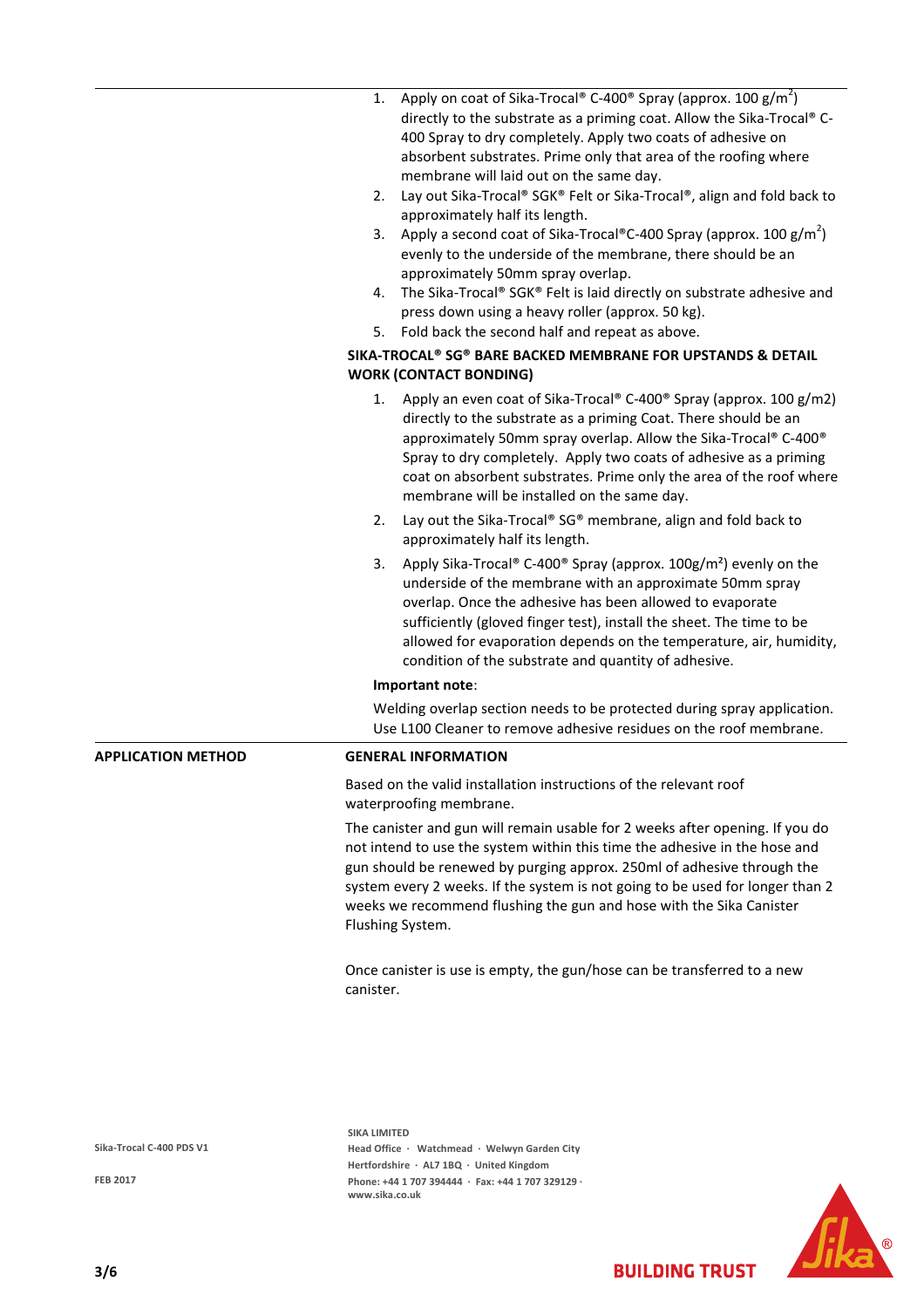## **CANISTER SET‐UP**

It is important to set-up your Sika-Trocal® C-400 Spray Canister Adhesive correctly before use to ensure the best possible performance and to avoid leakage or system failure.

| 01. | Remove the black cap form the canister valve.                                                                                                                                         |
|-----|---------------------------------------------------------------------------------------------------------------------------------------------------------------------------------------|
| 02. | Attach the rubber hose to the canister valve (using the small nut)<br>and attach the other end of the braided-hose to the spray-gun (using<br>the large nut). Tighten with a spanner. |
| 03. | Attach the other end of the rubber hose to the spray-gun (using the<br>large nut). Tighten with a spanner.                                                                            |
| 03. | Using the locking-nut provided, attach the spray-tip to the end of<br>the spray-gun.                                                                                                  |
| 04. | Fully open the valve on the canister.                                                                                                                                                 |
| 05. | Pull the trigger on the spray-gun to apply adhesive.                                                                                                                                  |
| 06. | Adjust the spray pattern by turning the black valve on the spray-gun<br>anti-clockwise until you have a spray pattern approximately 300mm<br>in width.                                |

# **CANISTER MAINTENANCE GUIDE**

Once work has been completed, ensure the valve on the canister remains open. Failure to do this may cause the adhesive to block the hose.



**01.** Turn the spray-gun off by turning the black valve clockwise until it is fully closed.

**02.** Unscrew the spray-tip and the end of the spray-gun. Clean the spray‐tip and the end of the spray‐gun with Sika Spray Cleaner or L100 Cleaner using a soft nylon brush to ensure that the aperture is clear. This is essential. Failure to clean the spray‐tip and the end of the spray‐gun may result in damage to the aperture and prevent the system from working.

**BUILDING TRUST** 

Place the spray‐tip and locking‐nut in a container with a small amount of Sika Spray Cleaner or L100 Cleaner until it is needed again. Ensure the container is closed and airtight.

## **CANISTER FLUSHING SYSTEM**



**SIKA LIMITED Head Office ∙ Watchmead ∙ Welwyn Garden City Hertfordshire ∙ AL7 1BQ ∙ United Kingdom Phone: +44 1 707 394444 ∙ Fax: +44 1 707 329129 ∙ www.sika.co.uk**



**Sika‐Trocal C‐400 PDS V1**

**FEB 2017**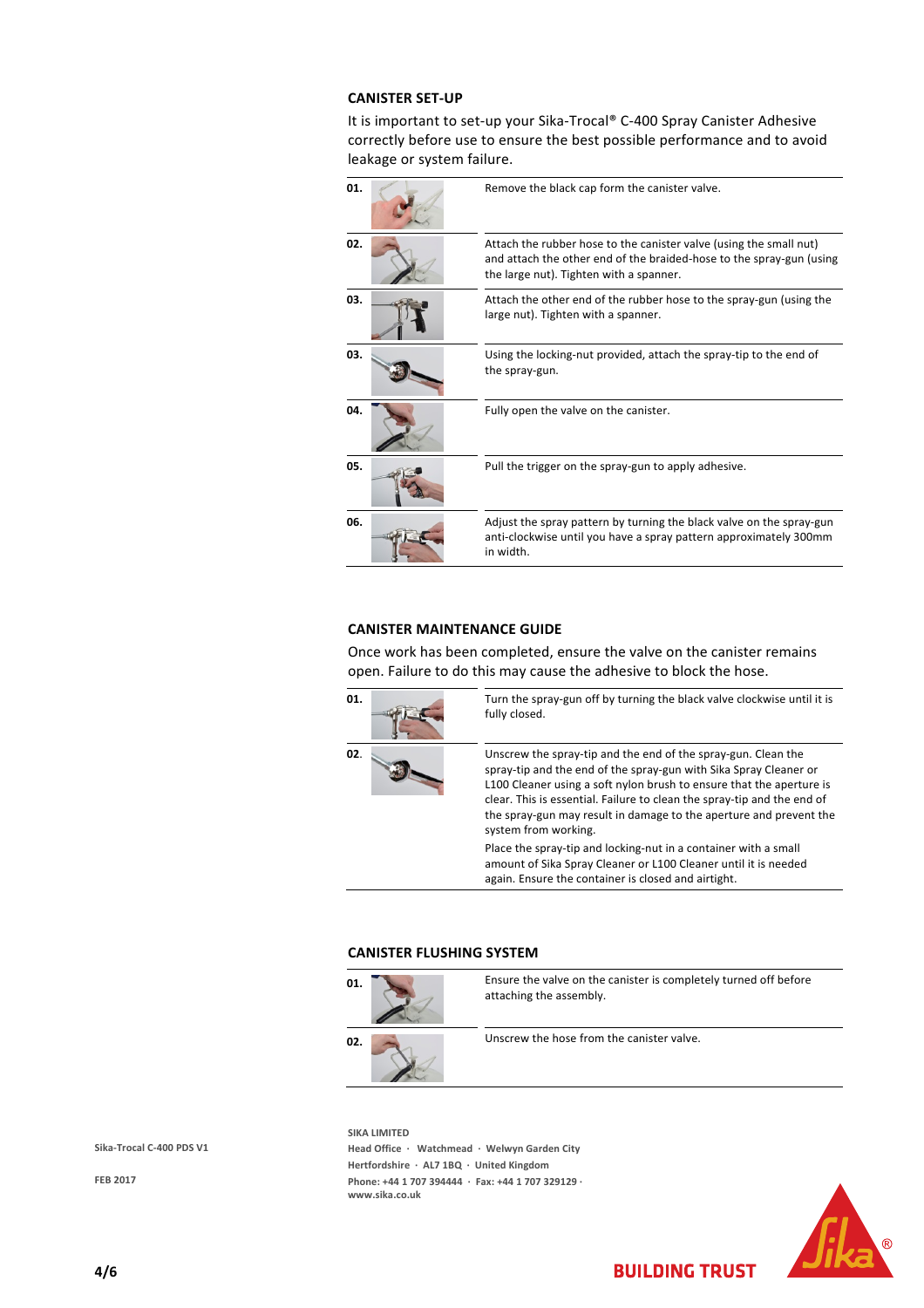| 03.                                                               | Attach the assembly to the valve. Ensure the assembly remains<br>upright whilst you tighten the nut on it. Attach the hose to the<br>assembly. Ensure the assembly remains upright whilst you tighten<br>the hose.                                             |  |  |  |
|-------------------------------------------------------------------|----------------------------------------------------------------------------------------------------------------------------------------------------------------------------------------------------------------------------------------------------------------|--|--|--|
| 03.                                                               | Check the tap on the assembly is off before applying the Sika Spray<br>Cleaner. Screw the Sika Spray Cleaner into the hose and open the<br>red valve.                                                                                                          |  |  |  |
| 04.                                                               | Aiming the gun into a waste container, apply pressure to the trigger<br>on the gun to push Sika Spray Cleaner trough the hose and gun until<br>the adhesive starts to dispense. Keep pressure on the trigger until<br>the hose and gun are thoroughly cleaned. |  |  |  |
|                                                                   |                                                                                                                                                                                                                                                                |  |  |  |
|                                                                   | <b>CANISTER DISPOSAL SYSTEM</b>                                                                                                                                                                                                                                |  |  |  |
| 01.                                                               | The Sika-Trocal® C-400 Spray canister contains compressed gas. It<br>should be emptied by carefully opening the valve, which will release<br>any excess adhesive and/or pressure.                                                                              |  |  |  |
|                                                                   | Allow any excess adhesive and/or pressure to fully escape into a<br>suitable container. Leave the valve open.                                                                                                                                                  |  |  |  |
|                                                                   | Once the canister is empty and completely depressurized, the<br>circular disk can be pierced using a non-ferrous bar/rod.                                                                                                                                      |  |  |  |
|                                                                   | Allow any remaining adhesive to cure. The empty depressurized<br>canister should be disposed/recycled in accordance with regulatory<br>requirements.                                                                                                           |  |  |  |
|                                                                   |                                                                                                                                                                                                                                                                |  |  |  |
|                                                                   | Tools and equipment must be cleaned with Sika Spray Cleaner or L100                                                                                                                                                                                            |  |  |  |
| Cleaner immediately after use.<br>necessary before and after use. | Purge the adhesive through the hose & application gun (approx. 250ml) as                                                                                                                                                                                       |  |  |  |
| Contractors.                                                      | Installation works to be carried out only by Licensed Trocal Roofing                                                                                                                                                                                           |  |  |  |
|                                                                   | Temperature limits for the installation of the adhesive:                                                                                                                                                                                                       |  |  |  |
| ■ Substrate temperature:                                          | At least +5 °C                                                                                                                                                                                                                                                 |  |  |  |
| Ambient temperature:                                              | At least +5 °C                                                                                                                                                                                                                                                 |  |  |  |
| Product Data Sheets.                                              | Installation of some ancillary products, e.g. contact adhesives / cleaners is<br>limited to temperatures above +5 °C. Please observe information given by                                                                                                      |  |  |  |
| regulations.                                                      | Special measures may be compulsory for installation below +5 °C ambient<br>temperature due to safety requirements in accordance with national                                                                                                                  |  |  |  |

**TOOL CLEANING** 

**TOOL CLEANING** 

**VALUE BASE** All technical data stated in this Product Data Sheet are based on laboratory tests. Actual measured data may vary due to circumstances beyond our control.

**LOCAL RESTRICTIONS** Please note that as a result of specific local regulations the performance of this product may vary from country to country. Please consult the local Product Data Sheet for the exact description of the application fields.

**Sika‐Trocal C‐400 PDS V1**

**FEB 2017**

**SIKA LIMITED Head Office ∙ Watchmead ∙ Welwyn Garden City Hertfordshire ∙ AL7 1BQ ∙ United Kingdom Phone: +44 1 707 394444 ∙ Fax: +44 1 707 329129 ∙ www.sika.co.uk**